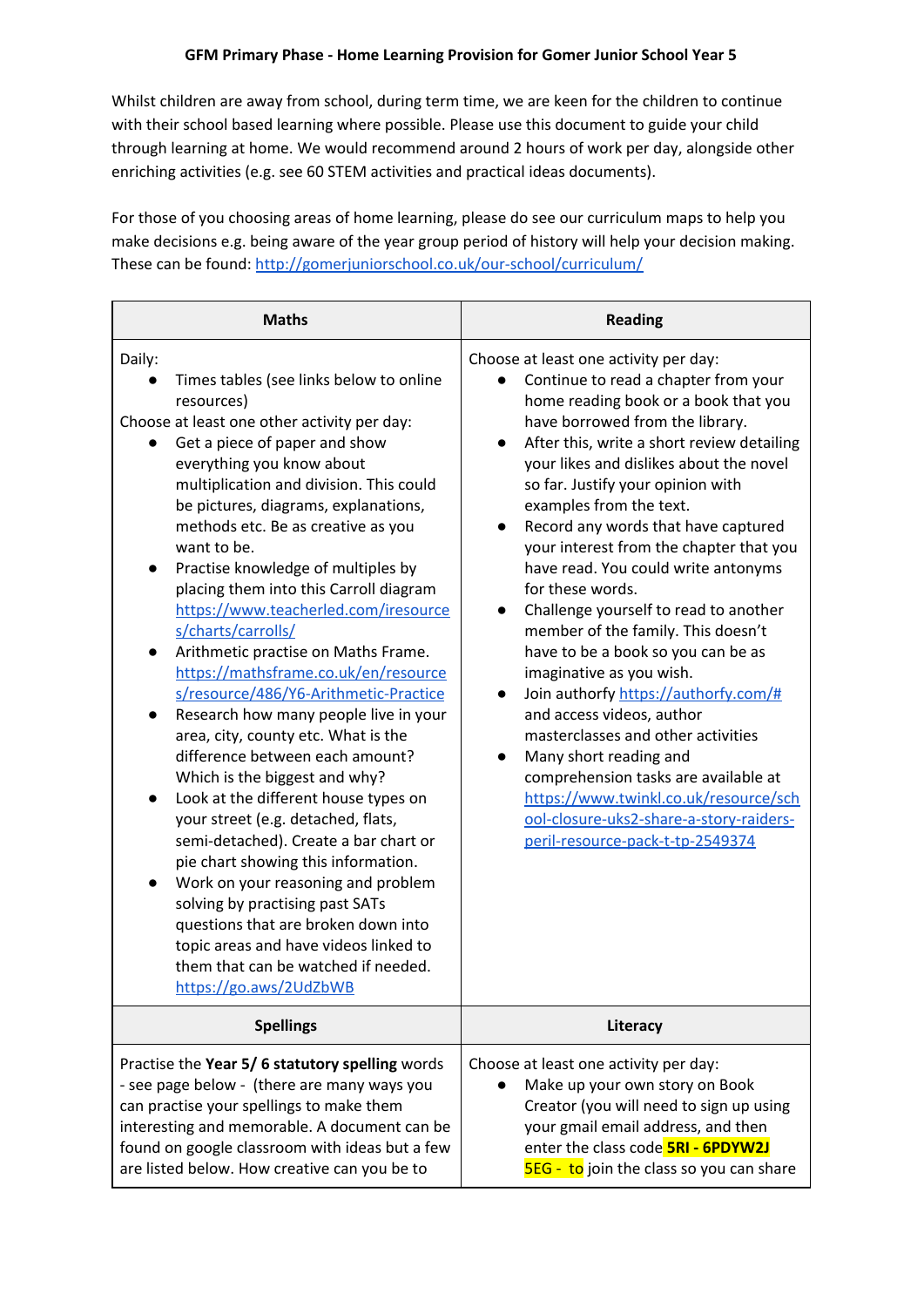| remember these tricky words?)<br>Find the rule and highlight the rule in<br>each of the words<br>Write each word as many times<br>correctly as you can in 1 minute<br>Write each word in as many different<br>colours as you can<br>Bounce a ball, spelling the word on<br>each bounce<br>Using scrabble letters or similar, jumble<br>up the letters and re-order<br>Choose 5 Common Exception words.<br>$\bullet$<br>Then write a synonym, antonym, the<br>meaning and an example of how to use<br>the word in a sentence.<br>Your child can create a vocabulary bank<br>about the area they live in. They may<br>want to use this for some of their<br>writing tasks this week.<br>Proofread your writing from the day.<br>Use a dictionary to check the spelling of<br>any words that you found challenging.<br>This will also enable you to check that<br>the meaning of the word is suitable for<br>the sentence.<br>Use spelling shed<br>https://www.spellingshed.com/en-gb | your story. This project may take a<br>couple of days.<br>https://bookcreator.com/<br>Write a diary entry/newspaper report<br>summarising the events from the day.<br>This must be the events that happened<br>for another family member or from the<br>news.<br>Choose a local location and create a<br>persuasive leaflet about visiting this<br>place.<br>Think of a local significant individual<br>from the local area. Then write a set of<br>questions to interview that person.<br>Challenge: your child by asking them to<br>answer the questions in role as that<br>person.<br>Story Task: You can now invent a new<br>character and setting for your very own<br>story. You must think about the setting<br>created and how your character would<br>fit into this. You must also consider the<br>audience you want your story to appeal<br>to. You could present your character on<br><b>Book Creator</b> |
|------------------------------------------------------------------------------------------------------------------------------------------------------------------------------------------------------------------------------------------------------------------------------------------------------------------------------------------------------------------------------------------------------------------------------------------------------------------------------------------------------------------------------------------------------------------------------------------------------------------------------------------------------------------------------------------------------------------------------------------------------------------------------------------------------------------------------------------------------------------------------------------------------------------------------------------------------------------------------------|----------------------------------------------------------------------------------------------------------------------------------------------------------------------------------------------------------------------------------------------------------------------------------------------------------------------------------------------------------------------------------------------------------------------------------------------------------------------------------------------------------------------------------------------------------------------------------------------------------------------------------------------------------------------------------------------------------------------------------------------------------------------------------------------------------------------------------------------------------------------------------------------------------------------|
|                                                                                                                                                                                                                                                                                                                                                                                                                                                                                                                                                                                                                                                                                                                                                                                                                                                                                                                                                                                    |                                                                                                                                                                                                                                                                                                                                                                                                                                                                                                                                                                                                                                                                                                                                                                                                                                                                                                                      |

#### **Project Learning**

#### **Let's be active:**

- **●** In PE we have been learning about the Haka dance create a Haka to represent a story or sport of your choice and practise it with your family. Haka dance beat: <https://www.youtube.com/watch?v=BH9FN7nEjbI>
- **•** The Body Coach home workouts for children <https://bit.ly/2QqC9dN>
- Try some Cosmic Yoga <https://www.youtube.com/watch?v=R-BS87NTV5I&vl=en>
- Just Dance [https://www.youtube.com/watch?v=8-9Sm6\\_yE98](https://www.youtube.com/watch?v=8-9Sm6_yE98)

## **Let's be creative:**

● Create a piece of artwork entitled 'Family'. This could be a drawing, a self portrait, a sculpture or collage. Could you copy another artist's style? Which materials have you chosen to use and why? How do you feel about your piece of artwork? What would you change or not? Can you do another piece in a different style? Which one do you prefer and why?

## **Let's try something new:**

● Using the list of 60 STEM activities below, pick an activity to complete. Tick when you have done each one. How many activities can you complete?

Additional resources for multiple subjects are available at:

[https://www.twinkl.co.uk/resource/year-5-school-closure-home-learning-resource-pack-t-e-2549](https://www.twinkl.co.uk/resource/year-5-school-closure-home-learning-resource-pack-t-e-2549914) [914](https://www.twinkl.co.uk/resource/year-5-school-closure-home-learning-resource-pack-t-e-2549914)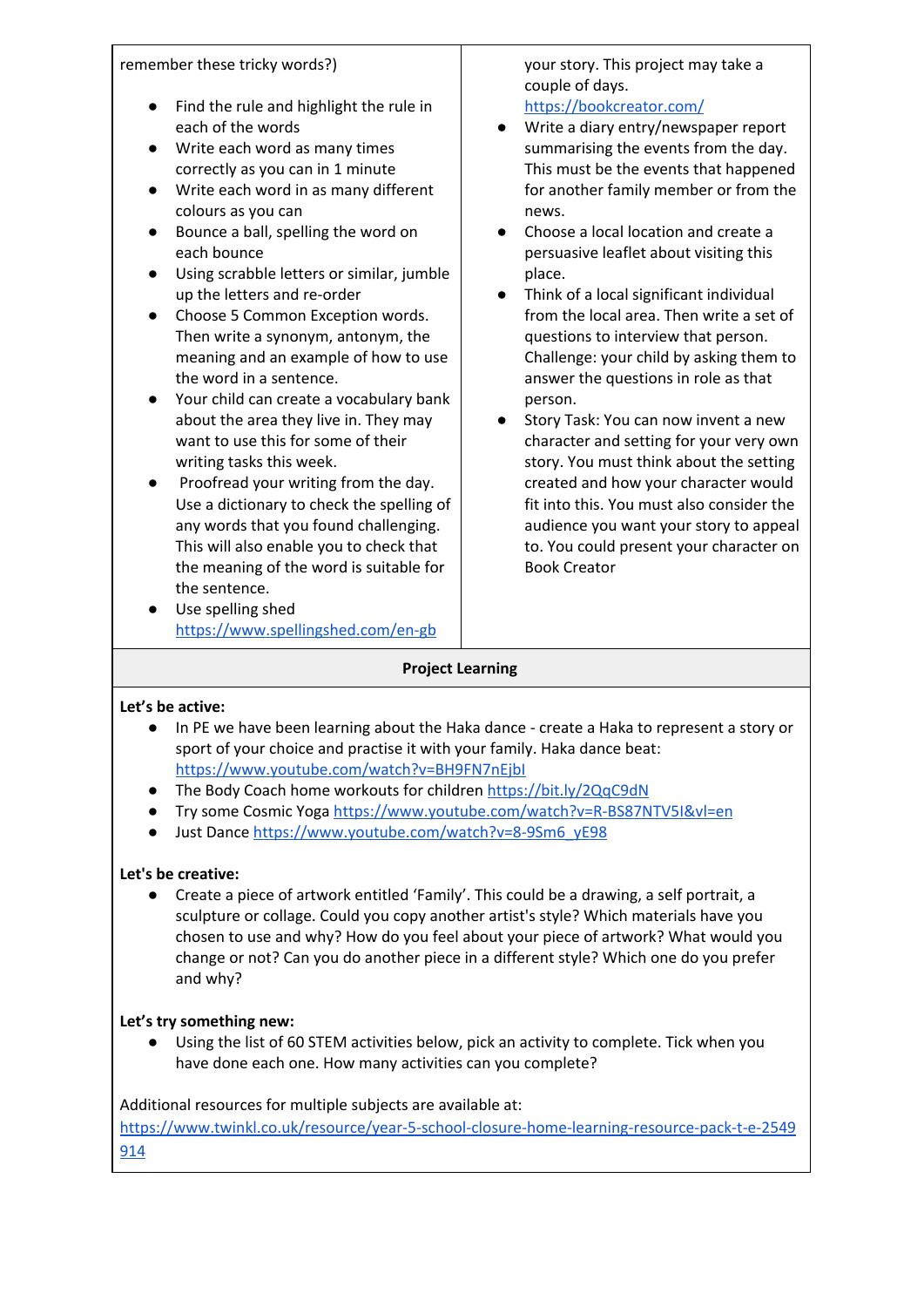As well as interactive activities at:

<https://www.twinkl.co.uk/resource/year-5-school-closure-interactive-learning-links-t-e-2549923>

When you return to school we can't wait to hear about what you have done in addition to maths and English learning. You might like to bring in examples of your project with you in any way that best works for you.

# **Online resources**

- Rapid Reader (if already accessing this in school)
- Sparx Maths <https://www.sparxmaths.uk/student>
- Times Table Rock Stars <https://ttrockstars.com/>
- Hit the button <https://www.topmarks.co.uk/maths-games/hit-the-button>
- My Maths <https://login.mymaths.co.uk/>
- Google Classroom <https://bit.ly/3cX9eYn>

To log into the resources above, the children need to click on the links provided and enter their username and password, which can be found on the password sheet that has been sent home.

## **Other FREE Resources**

#### **Story books:**

- <https://www.storylineonline.net/> A free literacy programme where actors read to children
- <https://www.worldbookday.com/world-of-stories/> Free audio books to listen to from World Book Day
- <https://bookcreator.com/> Free online book creator. You will need to enter your gomer gmail email address to sign up and then enter your class code to join your class.
	- 5EG to follow
	- 5RI 6PDYW2J

Due to the current closure, some companies are offering access to their resources for free for a month.

- **●** <https://www.twinkl.co.uk/> **-** if you access their website, create an account and you can access a range of tutorials and activities
- <https://www.emile-education.com/> if you access their website, create a free trial account and you can access a range of tutorials and resources
- <https://mailchi.mp/hamilton-trust/free-packs-for-children-at-home?e=cbb13dd1f6> Hamilton Trust have a lot of free resources incase of a closure